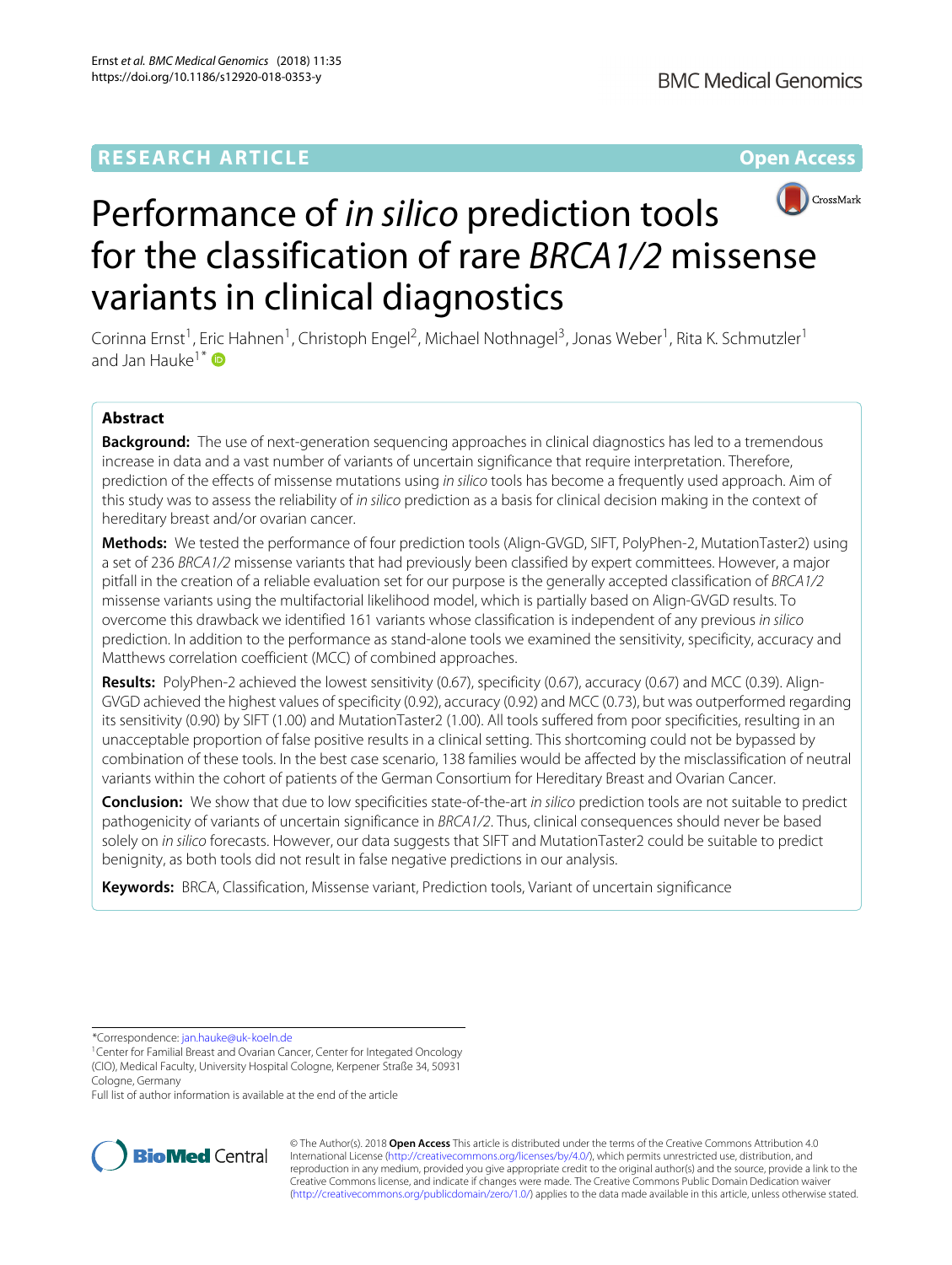## **Background**

The classification of variants of uncertain significance (VUS) is a major challenge for centers performing genetic testing, e.g., in families at risk for breast or ovarian cancer. The German Consortium for Hereditary Breast and Ovarian Cancer (GC-HBOC) is a multicenter consortium of interdisciplinary university centers specialized in providing counseling, genetic testing and healthcare for familial breast and ovarian cancer. To establish and consolidate patient-centered care and research for HBOC in Germany, the consortium runs a central patient registry and is involved in defining guidelines for genetic testing, treatment and variant classification. VUS are often extremely rare variants, for instance, analysis of more than 29,316 families within the framework of GC-HBOC (as of September 2016) revealed that 64.4% of the missense VUS identified in the *BRCA1/2* genes are private. Nevertheless, classification of genetic aberrations is highly relevant for clinical decision making. For individuals at risk for breast and/or ovarian cancer, the option to undergo prophylactic surgery is limited to carriers of pathogenic mutations in relevant risk genes. In addition, for patients affected by breast and/or ovarian cancer, knowledge about their *BRCA1/2* mutation status is important because it determines the therapeutic response [\[1\]](#page-8-0) and choice of medication (e.g., PARP inhibitors [\[2\]](#page-8-1)). To circumvent the problem of missing information on rare genetic variants and the requirement for their interpretation, the automatized prediction of effects of missense mutations has become a frequently used approach in clinical diagnostics.

Existing *in silico* approaches for the classification of missense mutations mainly rely on the assumption that disease-associated missense mutations are (1) characterized by a large difference between the biochemical properties of substituted amino acids (AAs) and (2) located at highly conserved genomic regions across species. Based on these criteria, the available tools can be roughly divided into the following subcategories: sequence-based, if the method solely relies on assumption (1); structure-based, if the method solely relies on assumption (2); and sequence and structure-based in cases where both criteria are considered.

In the present study, we focused on the four prediction tools embedded in the commercial Alamut™Visual software v2.8 (Interactive Biosoftware, Rouen, France), which is widely used in medical genetics  $[3-5]$  $[3-5]$ , namely, Align-GVGD [\[6,](#page-8-4) [7\]](#page-8-5), SIFT [\[8\]](#page-8-6), MutationTaster2 [\[9\]](#page-8-7) and PolyPhen-2 [\[10\]](#page-8-8).

Align-GVGD takes multiple sequence alignments (MSAs) as input and computes a biochemical distance score (extension of the pairwise Grantham difference, GD) as well as a conservation score (Grantham variation, GV) on each alignment column comprising a substitution. Based on the observed values of GD and GV substitutions

are classified in seven classes  $C \in \{0, 15, 25, 35, 45, 55, 65\}$ from least likely to interfere with function to most likely to interfere with function.

As a purely sequence-based prediction tool, SIFT classifies non-synonymous single nucleotide polymorphisms (nsSNPs) on the basis of the evolutionary conservation of amino acids within protein families. At each position of an input MSA, a scaled probability for each AA substitution to occur (SIFT score) is computed. A missense variant is predicted to have a damaging effect on protein function, when the SIFT score of the substituted AA is below a threshold of 0.05.

MutationTaster2 uses regulatory features, degree of evolutionary conservation and splice site predictions as the input for a naïve Bayes classifier, which categorizes variants into either disease causing or polymorphism. Additionally, mutations that are found to be homozygous more than four times in the 1000 Genomes Project or the HapMap databases are automatically classified as a polymorphism, whereas variants marked as pathogenic in ClinVar are classified as disease causing by default.

PolyPhen-2 (Polymorphism Phenotyping v2) uses eight sequence-based and three structural features as the input for a naïve Bayes classifier, the latter being considered only in cases where a 3D structure is known for the protein of interest. The classifier can be chosen to be trained on one of two training data sets, namely HumDiv and HumVar [\[10\]](#page-8-8).

For the user's convenience, Alamut™Visual calls Align-GVGD, SIFT and MutationTaster2 directly with predefined parameters and provides a pre-filled web interface for PolyPhen-2.

In recent years, several studies have been published on the performance and reliability of existing approaches for *in silico* prediction of the functional impact of nonsynonymous variants  $[4, 5, 11–16]$  $[4, 5, 11–16]$  $[4, 5, 11–16]$  $[4, 5, 11–16]$  $[4, 5, 11–16]$  $[4, 5, 11–16]$ . In summary, these studies revealed a diverse picture of the performance of these applications. The study by Luxembourg et al. [\[13\]](#page-8-12) reported an increased number of misclassifications in cases where mutations were localized in the  $\alpha$ -helix of a corresponding protein. Rodrigues et al. [\[15\]](#page-8-13) found that genomic regions of strong conservation as well as hypervariability may negatively affect prediction results. Grimm et al. [\[11\]](#page-8-10) noted that the evaluation of several tools suffered from overfitting, as variants used to train the methods also appeared in the evaluation set. A recent review by Tang and Thomas [\[16\]](#page-8-11) on existing prediction approaches underscores the general lack of accurate benchmark data sets for the reliable evaluation of stateof-the-art approaches. Due to the specific weaknesses of each prediction tool, a common strategy is to combine the results of various approaches, i.e., assuming a diseasecausing mutation when at least half of several approaches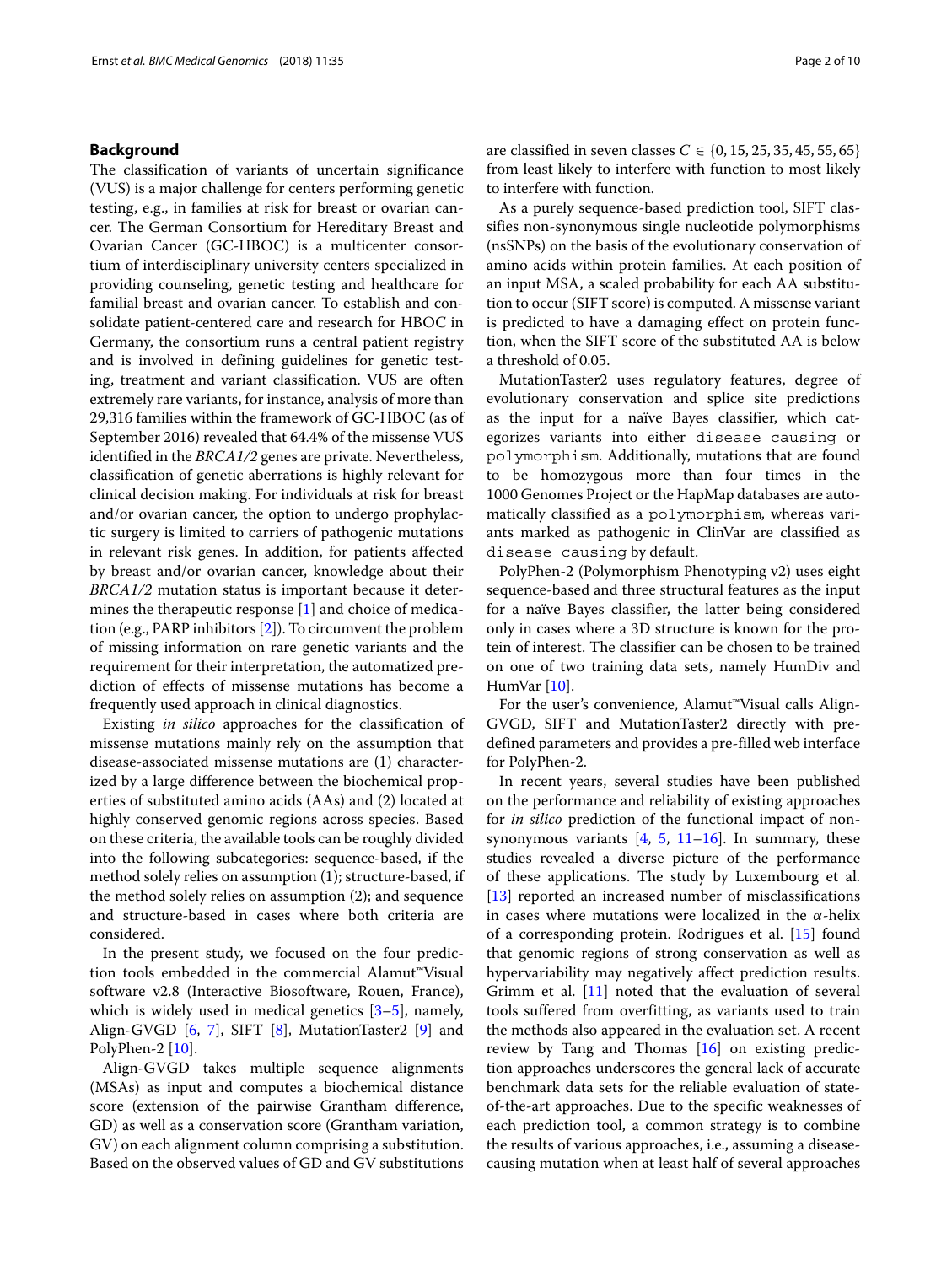classify a variant as damaging. However, Leong et al. [\[13\]](#page-8-12) found that such a strategy might even decrease reliability, as they demonstrated for a set of 113 nsSNPs in the human *SCN5A* gene. Hence, the present work aimed to investigate the requirements for a performance increase by the combination of several prediction tools using a data set of well characterized *BRCA1/2* variants. In particular, we studied how such combinations influence the sensitivity, specificity, accuracy and Matthews correlation coefficient (MCC) compared to stand-alone tools.

## **Methods**

## **Curation of missense variant data sets**

Different guidelines for the classification of sequence variants exist  $[17–19]$  $[17–19]$ . For the classification of missense variants in *BRCA1/2* the multifactorial probability model [\[20,](#page-8-16) [21\]](#page-8-17) is widely accepted; classification of variants according to the 5-tier system suggested by Plon et al. [\[22\]](#page-8-18) is the standard in most diagnostics labs worldwide. This model also serves as the basis for the *BRCA1/2* Gene Variant Classification Criteria proposed by the Evidencebased Network for the Interpretation of Germline Mutant Alleles (ENIGMA) [\[23,](#page-8-19) [24\]](#page-8-20). In a nutshell, *BRCA1/2* variants are assigned to either class 1 (neutral), 2 (likely neutral), 3 (uncertain), 4 (likely pathogenic), or 5 (pathogenic) based on a posterior probability of pathogenicity (Posterior P). Posterior P is calculated from the prior probability (Prior P) and a product of likelihood ratios (Product of LRs) derived from the multifactorial (combined) likelihood model initially suggested by Goldgar and co-workers [\[20\]](#page-8-16). Likelihood ratios are determined on the basis of segregation analysis, co-occurences with known deleterious variants, family histories and pathology profiles in a corresponding cohort, hence, these ratios are independent of any missense prediction. In contrast, Prior P values arise from *in silico* splice site predictions and missense analysis whose results are directly assigned to corresponding probability values. Align-GVGD is the commonly used missense prediction tool for the purpose of *BRCA1/2* variant classification  $[21, 25]$  $[21, 25]$  $[21, 25]$ . Consequently, to evaluate the performance of Align-GVGD and the other tools under consideration, we identified variants (1) that were definitely classified as (likely) benign, i.e., assigned to classes 1 or 2, or (likely) pathogenic, i.e., assigned to classes 4 or 5, due to comprehensible criteria and (2) whose classifications were independent of Prior P values. In doing so, an initial set of 236 nsSNPs was selected from the GC-HBOC database, the BRCA gene Ex-UV database (http://hciexlovd.hci.utah.edu) and the literature [\[21,](#page-8-17) [26–](#page-8-22)[28\]](#page-8-23). Variants were chosen because of their classification into classes 1, 2, 4, or 5. In concordance with the ENIGMA *BRCA1/2* Gene Variant Classification Criteria [\[24\]](#page-8-20), selected nsSNPs had to have an allele frequency  $(AF) < 0.01$ , as variants with an  $AF \geq 0.01$  belong to class

1 (benign) by default. In addition, we excluded known spliceogenic variants. Allele frequencies were extracted separately for the cohorts of African, East Asian, South Asian, European (Finnish), European (non-Finnish) and Latino ancestry from the ExAC (Exome Aggregation Consortium) Browser [\[29\]](#page-8-24), excluding TCGA (The Cancer Genome Atlas) data. For variants not listed in ExAC, the AF was set to zero. We termed the initial set of 236 nsS-NPs the Classified Variant Set. Assigned variants are listed in Additional file [1:](#page-7-0) Table S1.

The dependence of Prior P and the Product of LRs on Posterior P is given by the following equations:

Posterior Odds = Product of LRs 
$$
\frac{\text{Prior P}}{1 - \text{Prior P}}
$$

$$
Posterior P = \frac{Posterior Odds}{Posterior Odds + 1}
$$

Consequently, given Prior P, the Product of LRs required to achieve a certain Posterior P can be determined by the numerical solution of

<span id="page-2-0"></span>
$$
Posterior P = \frac{Product of LRs \frac{Prior P}{1 - Prior P}}{Product of LRs \frac{Prior P}{1 - Prior P} + 1}
$$
 (1)

Figure [1](#page-3-0) shows the thresholds of the Product of LRs for the classification into one of the five pathogenicity classes in dependence to Prior P. Lindor et al. [\[21\]](#page-8-17) proposed the assignment of a Prior P of 0.81 for Align-GVGD class 65 and 0.03 for Align-GVGD class 0. By setting Prior P in Eq. [\(1\)](#page-2-0) to these values, we determined the ranges of values of the Product of LRs allowing for the classification into a pathogenicity class  $\neq$ 3 and irrespective of Align-GVGD results. Please refer to Fig. [1](#page-3-0) for a visualization of our approach. The Posterior P thresholds proposed by Plon et al. [\[22\]](#page-8-18) were used, which result in a Product of LRs < 0.01 for classification as (likely) neutral and a Product of LRs  $> 614.33$  for classification as (likely) pathogenic. We identified a total of 151 variants from our Classified Variant Set for which the Products of LRs were below or above these thresholds. Together with 10 variants that were classified by the GC-HBOC expert panel on the basis of functional analysis or additional published evidence, these variants represent our Evaluation Variant Set. The Evaluation Variant Set consists of 161 variants, namely, 89 *BRCA1* variants (16 pathogenic, 73 neutral) and 72 *BRCA2* variants (5 pathogenic, 67 neutral). In addition to the Classified and the Evaluation Variant Set, we prepared a set of 670 variants of uncertain significance (VUS) from the central registry of GC-HBOC. At the time point of data collection (September 2016), 29,316 families were enrolled in the database. Overall, 899 missense variants were listed, of which 229 were classified as (likely) pathogenic or (likely) benign. Pathogenic missense variants were found in a total of 809 breast cancer and breast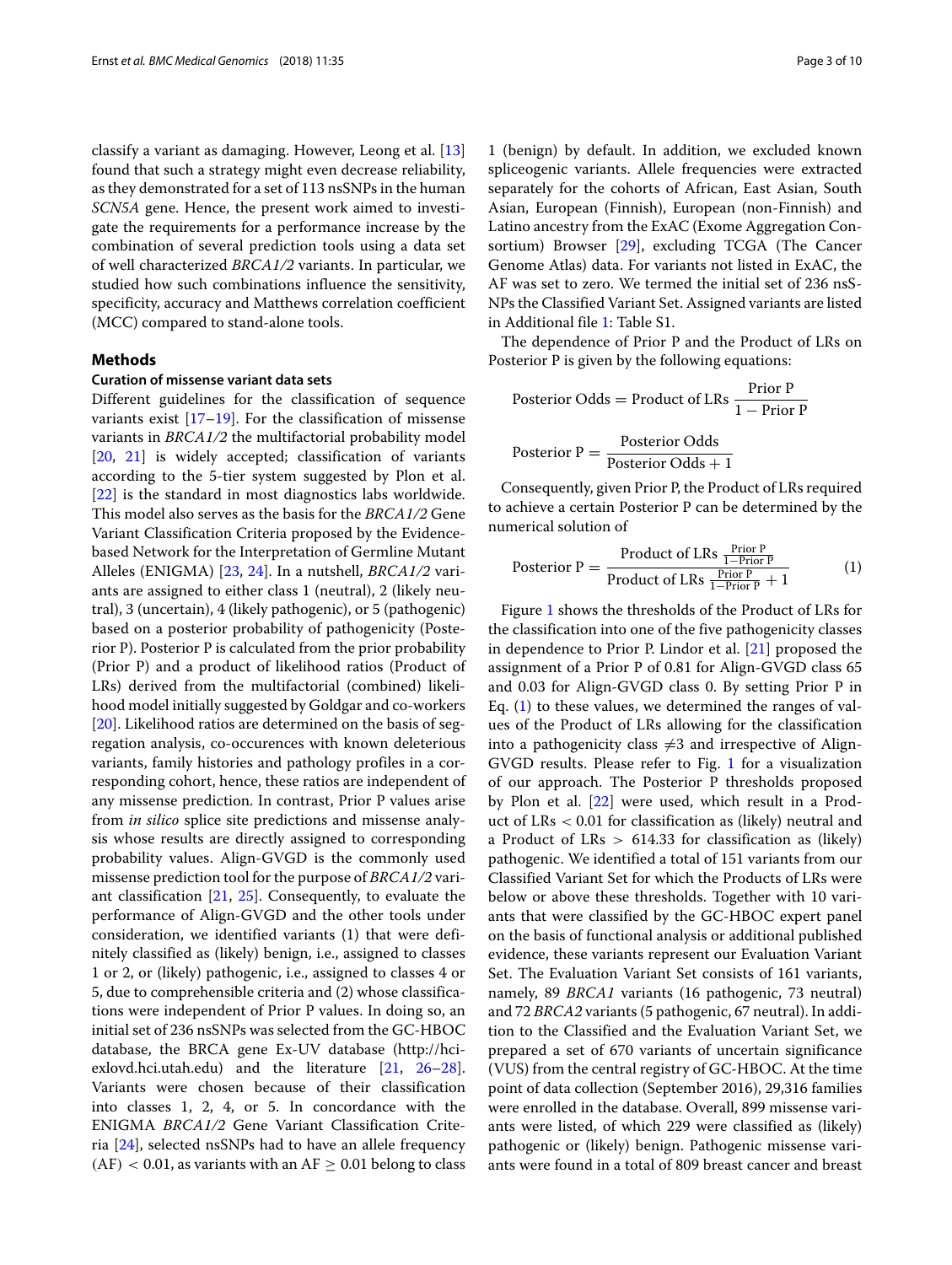

<span id="page-3-0"></span>and/or ovarian cancer families, 368 of which carried the European founder mutation C61G in *BRCA1* [\[30\]](#page-8-25).

or probably damaging as those found to be deleterious by PolyPhen-2.

## **Parameter setting**

We ran Align-GVD, SIFT, MutationTaster2 and PolyPhen-2 on our data sets with default parameters automatically provided by the Alamut™Visual software. Alamut™provides pre-computed multiple protein alignments serving as the input for Align-GVGD and the SIFT Aligned Sequences tool. We used these orthologous, manually curated alignments as updated on March 17, 2016 (Transcripts: *BRCA1*, NM\_007294.3; *BRCA2*, NM\_000059.3).

MutationTaster2 was run under specification of Ensembl Transcript IDs as available in Alamut™Visual, i.e., ENST00000357654 (*BRCA1*) and ENST00000380152 (*BRCA2*), and the specification of single base exchanges by position. PolyPhen-2 was called via Batch query using the HumVar-trained model as recommended for the analysis of Mendelian diseases [\[10\]](#page-8-8). All analyses were performed on November 27, 2016.

SIFT and MutationTaster2 provide a binary classification into pathogenic and benign variants, i.e., AFFECT PROTEIN FUNCTION or TOLERATED (SIFT) and disease causing or polymorphism (MutationTaster2). In concordance with Moghadasi et al. [\[4\]](#page-8-9), we defined variants to be classified as pathogenic by Align-GVGD if  $C > 35$ . In concordance with Leong et al. [\[13\]](#page-8-12), we defined variants classified as possibly damaging

## **Evaluation strategy**

In concordance with Leong et al., Rodrigues et al., and Mueller et al. [\[13,](#page-8-12) [15,](#page-8-13) [31\]](#page-8-26), we evaluated performance on our variant sets based on the following four criteria: (1) sensitivity SENS =  $\frac{TP}{TP+FN}$ , (2) specificity  $SPEC = \frac{TN}{FP+TN}$ , (3) accuracy ACC =  $\frac{TP+TN}{TP+FP+TN+FN}$ and (4) Matthews correlation coefficient MCC  $\frac{\text{TP} \text{TN}-\text{FP} \text{FN}}{\sqrt{\text{TP}+\text{FP}}\sqrt{\text{TP}+\text{FN}}\sqrt{\text{TN}+\text{FN}}}$  $\frac{IP \thinspace IN-FP \thinspace TN}{(TP+FP)(TP+FN)(TN+FP)(TN+FN)}$ , where TP (respectively TN) is the number of true positive (respectively negative) results and FP (respectively FN) is the number of false positive (respectively negative) results.

The MCC is particularly suitable for the evaluation of predictions on imbalanced data [\[32,](#page-9-0) [33\]](#page-9-1). As variant sets for the purpose of evaluation of *in silico* prediction approaches typically show a strong bias towards neutral variants (pathogenic variants are expected to seldom occur), the MCC has been used as a performance measure in a variety of studies on *in silico* prediction approaches [\[13,](#page-8-12) [15,](#page-8-13) [31,](#page-8-26) [34\]](#page-9-2). MCC values are defined in a range from -1 (always falsely predicted) to 1 (perfectly predicted) with a value of 0 corresponding to a completely random prediction.

To investigate the performance of combinations of prediction tools, we used the following measures. We defined SENS<sup>*m*,*n*</sup> and SPEC<sup>*m*,*n*</sup>, with *m*, *n* ∈  $\mathbb{N}$ ,  $\frac{n}{2} \le m \le n$ , as the sensitivity and the specificity, respectively, of a combined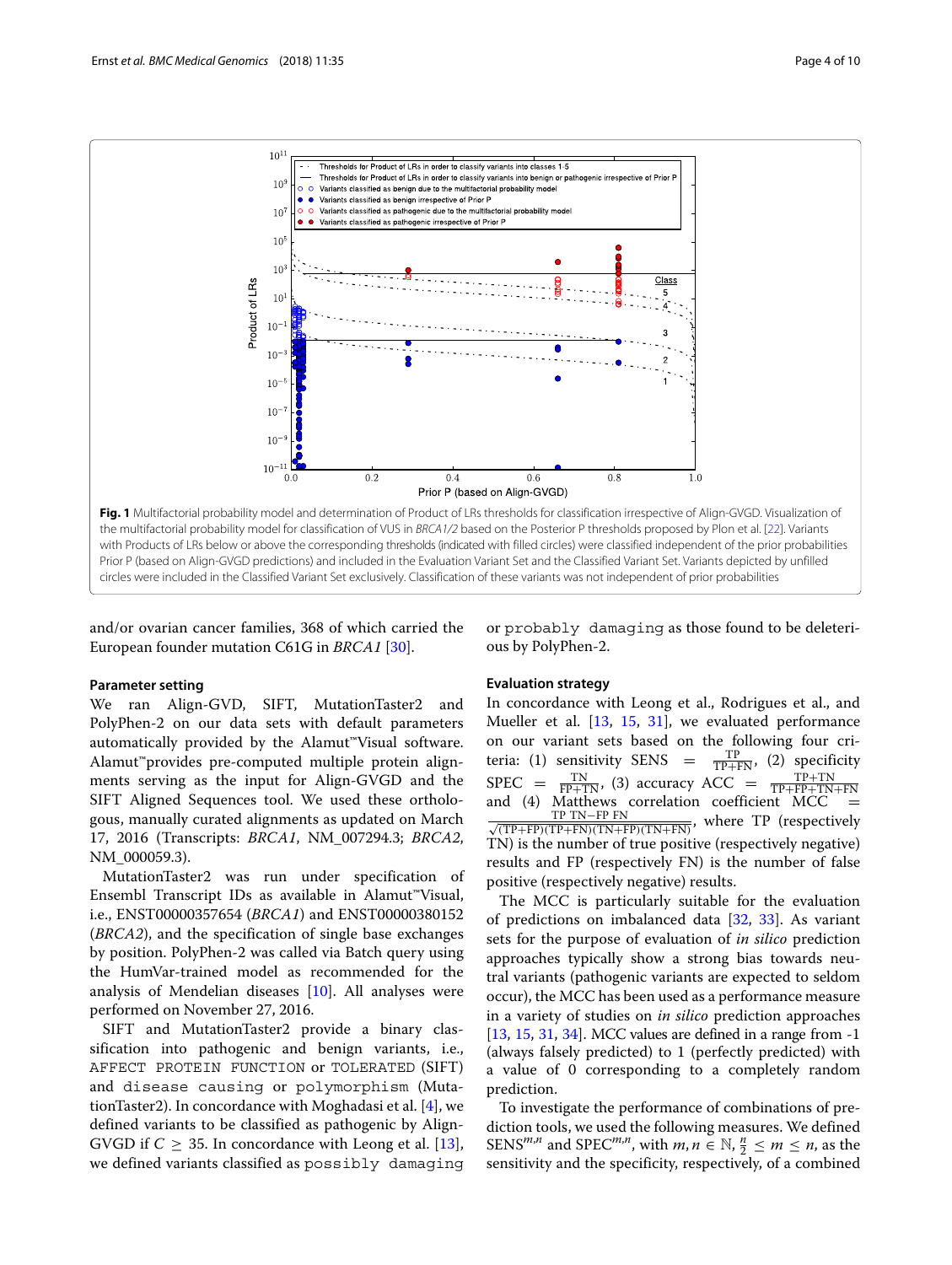approach involving *n* prediction tools and classified a variant pathogenic if at least *m* approaches categorized it as pathogenic. We considered all combinations of tools for which  $m \geq \frac{n}{2}$  holds, except the case of  $m = 2 \cap n = 2$ .

In addition to the evaluation of combined methods on our Evaluation Variant Set we derived a model of the expected performance of combined approaches assuming that the predictions made by individual tools would be absolutely independent. Our theoretical framework is explained in detail in Additional file [2.](#page-7-1) We are aware that the assumption of independence obviously does not hold true, as all prediction approaches mainly rely on AA conservation in MSAs. However, the assumption of independence between several *in silico* predictions might be a typical misinterpretation by many users, although it represents an unattainable best-case scenario.

## **Results**

## **Performance as stand-alone tools**

Comparing the sensitivity, specificity, accuracy and MCC from our Evaluation Variant Set revealed significant differences in the performance of the prediction tools as stand-alone approaches (Figs. [2](#page-4-0) and [3\)](#page-5-0). The sensitivity ranged from 0.67 (PolyPhen-2) to 1.00 (SIFT, MutationTaster2). PolyPhen-2 achieved the lowest sensitivity (0.67), specificity (0.67), accuracy (0.67) and MCC (0.39). A total of 53 variants (32.9%, 7 pathogenic, 46 neutral)

from our Evaluation Variant Set were wrongly classified by PolyPhen-2. Furthermore, PolyPhen-2 was unable to correctly predict the effect of the most common pathogenic missense mutation in Germany, C61G in *BRCA1*.

Align-GVGD achieved the highest values of specificity  $(0.92)$ , accuracy  $(0.92)$  and MCC  $(0.73)$ , but was outperformed regarding its sensitivity (0.90) by SIFT (1.00) and MutationTaster2 (1.00).

By comparing the predictions made by stand-alone tools in our Evaluation Variant Set, we identified 38 out of 140 definitely neutral variants (27.1%) that were wrongly classified by at least two of the four prediction programs under investigation. A total of 10 of these 38 variants (7.1% of neutral variants) were misclassified by all four tools. In contrast, we found only one pathogenic missense variant that was wrongly categorized as benign by at least two tools.



<span id="page-4-0"></span>missense variants on BRCA1 and BRCA2. Align-GVGD, SIFT and MutationTaster2 reached values for sensitivity > 0.92 as stand-alone tools as well as in combination. The comparatively low sensitivity of PolyPhen-2 as a stand-alone approach is also reflected in the decreased sensitivities of combined approaches involving PolyPhen-2. The specificities of stand-alone tools varied between 0.67 (PolyPhen-2) and 0.92 (Align-GVGD), and the specificities of combined approaches increased with increasing m. False negatives (false positives, respectively) denote the number of index patients tested in GC-HBOC as of September 2016 that would receive an erroneous negative (respectively positive) result if the diagnosis were based solely on the corresponding in silico approach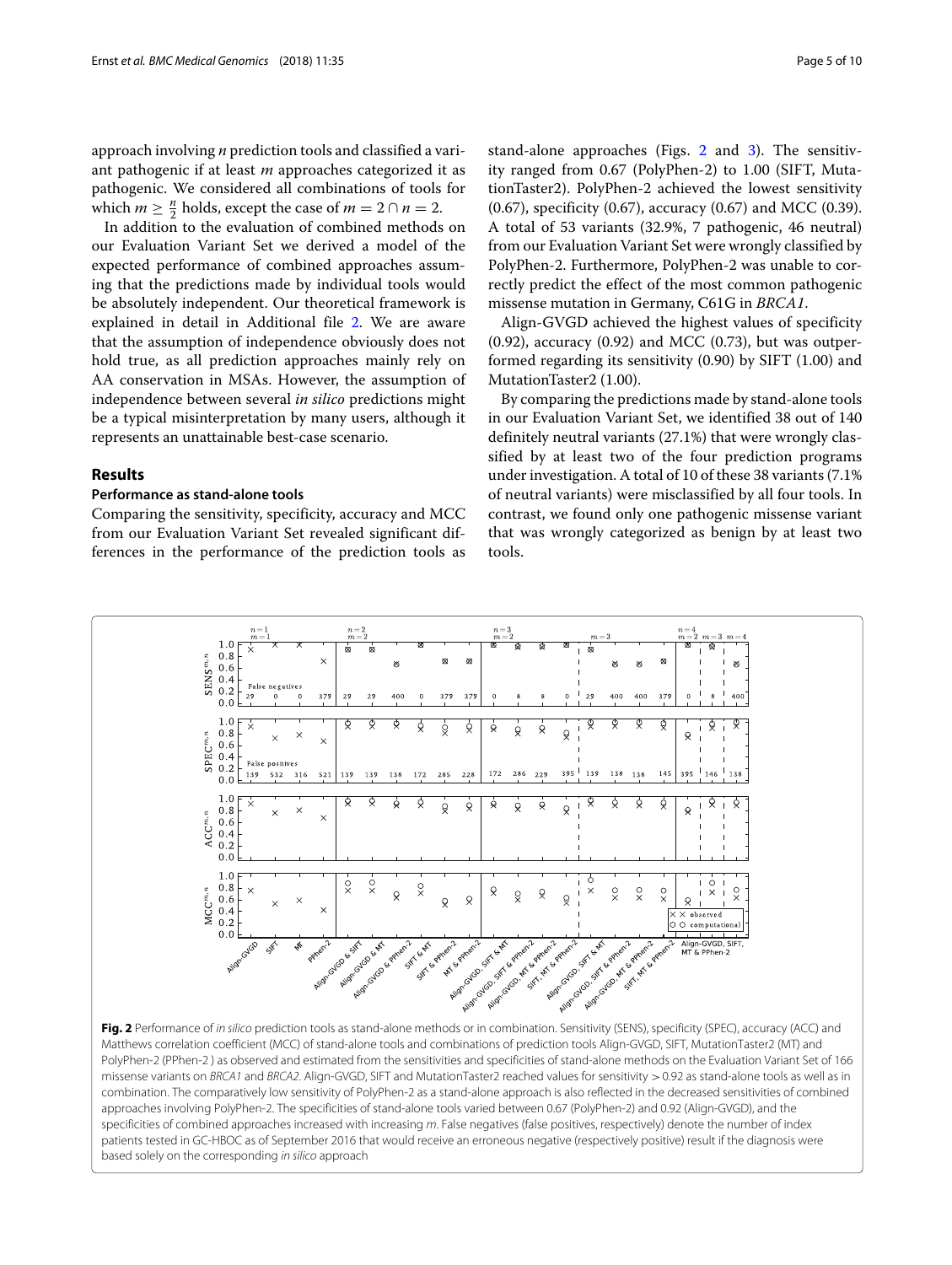

## <span id="page-5-0"></span>**Performance of combined approaches**

To investigate the performance of combined approaches in comparison to stand-alone approaches we evaluated the sensitivity, specificity, accuracy and MCC for the Evaluation Data Set. The values observed in our analysis as well as under assumption of the independence of predictions of individual stand-alone tools are visualized in Fig. [2.](#page-4-0)

Concerning sensitivities, Align-GVGD, SIFT and MutationTaster2 reached values  $\geq$  0.90 as stand-alone tools as well as in combination. However, the comparatively low sensitivity of PolyPhen-2 as stand-alone approach led to decreased sensitivities of combined approaches involving PolyPhen-2. This result holds true especially in case  $m = n$  (i.e., SENS<sup>2,2</sup>, SENS<sup>3,3</sup>, and SENS<sup>4,4</sup>), as 6 out of 21 pathogenic variants (28.6%) from the Evaluation Variant Set were wrongly classified by PolyPhen-2 while being correctly predicted by Align-GVGD, SIFT and Mutation-Taster2.

Generally, sensitivities decreased with increasing *m*, namely,  $SENS^{2,3}$  >  $SENS^{3,3}$  and  $SENS^{2,4}$  >  $SENS^{3,4}$  > SENS<sup>4,4</sup>. The observed values for the sensitivities of combined approaches were in good agreement with the computed values assuming independence of the predictions of individual approaches.

In contrast to the sensitivities, the specificities of combined approaches increased with increasing *m*, i.e.,  $SPEC^{2,3} <$  SPEC<sup>3,3</sup> and SPEC<sup>2,4</sup> < SPEC<sup>3,4</sup> < SPEC<sup>4,4</sup>. The contrary effects of the choice of *m* on sensitivity and specificity are quite obvious, as FP can only shrink with increasing *m*, whereas FN may become greater.

Comparing the observed specificities of combined approaches with the corresponding expected values under the assumption of independence of individual predictions, we found a noticeable distinction. Specifically, the expected specificities were consistently greater than the observed ones. This result also held true for the comparison of computed and observed accuracies and MCCs.

## *In silico* **identification of benign variants**

While the sensitivities achieved by SIFT and MutationTaster2 were 1.00, we observed that the accuracies achieved by all *in silico* approaches under investigation suffer from poor specificities. Due to the relative abundance of benign missense variants these approaches led to a high number of false positive results. Therefore, we examined if *in silico* prediction might be an appropriate approach for the exclusion of pathogenicity, at least. We investigated the suitability of Align-GVGD, SIFT and MutationTaster for determination of benign missense variants as stand-alone tools and in combination. We excluded PolyPhen-2 due to the poor sensitivities we observed. As stand-alone approach, Align-GVGD categorized 131 variants from the Evaluation Variant Set (180 variants from the Classified Variant Set, respectively) as belonging into classes 0, 15 or 25, of which 2 (4) were (likely) pathogenic variants. SIFT classified 101 variants from the Evaluation Variant Set, respectively 141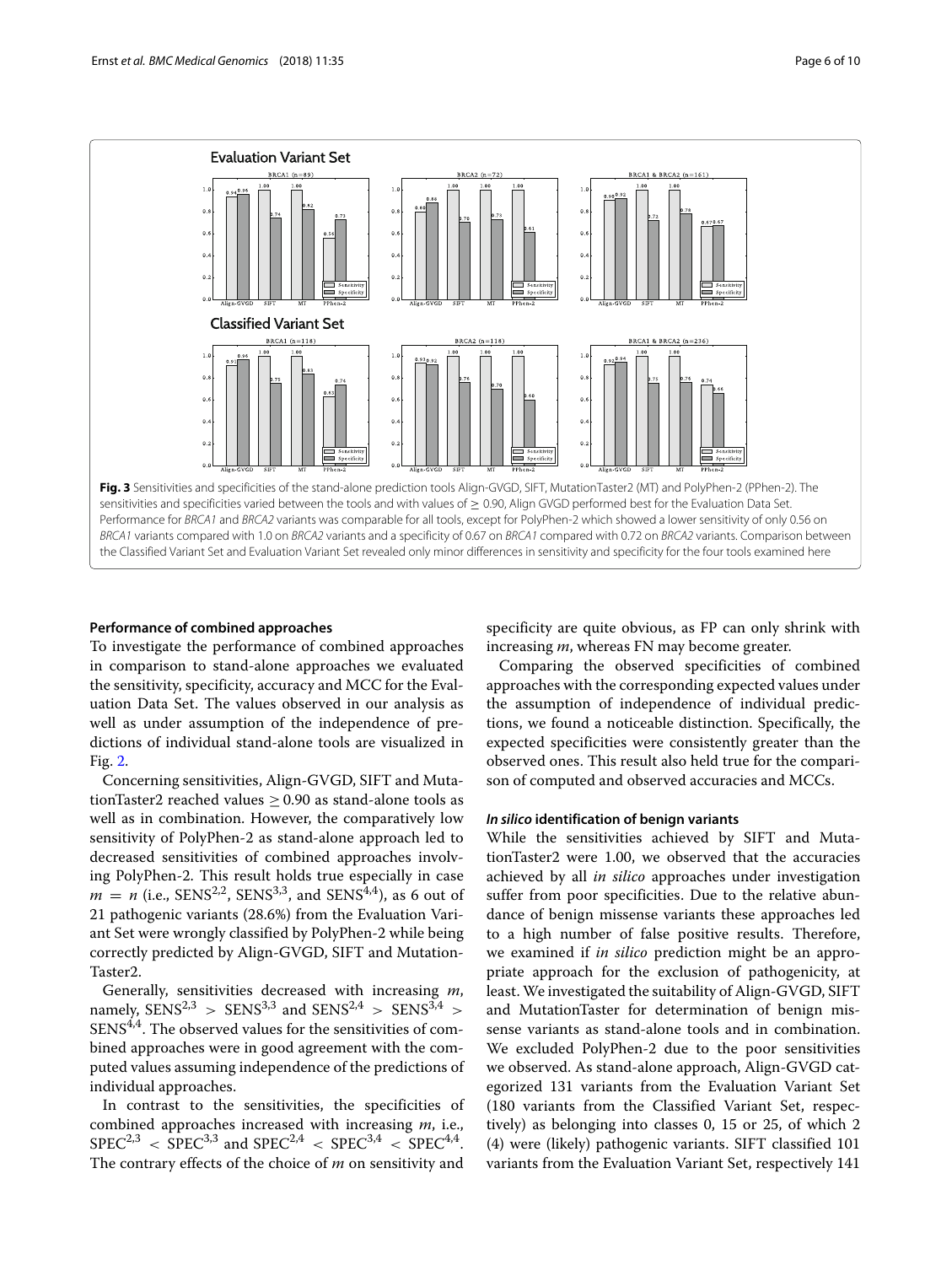variants from the Classified Variant Set, as TOLERATED, and MutationTaster2 classified 110 variants from the Evaluation Variant Set, respectively 142 variants from the Classified Variant Set, as polymorphism. All nsSNPs classified as TOLERATED by SIFT or classified as polymorphism by MutationTaster2 were benign variants.

## **Possible implications in a diagnostic setting**

Examination of the sensitivity, specificity, accuracy and MCC for a set of *BRCA1* and *BRCA2* mutations alone sheds little light on the amounts of patients that would be affected by misleading findings in a clinical setting, e.g., genetic testing in families at risk for breast and ovarian cancer. Because pathogenic as well as benign nsSNPs occur in varying quantities, misleading findings on a single variant may affect different numbers of patients. Hence, we examined how the usage of *in silico* prediction tools would affect the number of false predictions in our cohort of patients fulfilling the inclusion criteria of GC-HBOC for genetic testing. The numbers of patients who would receive a misleading test result with respect to the *in silico* approaches under consideration are reported in Fig. [2.](#page-4-0)

We furthermore ran *in silico* prediction on a set of 670 VUS from the GC-HBOC database as of September 2016. 354 variants were consistently classified as benign by all four methods, while 57 variants were consistently classified as pathogenic. However, 259 variants were inconsistently classified by the four tools under investigation (see Fig. [4\)](#page-6-0). If benignity would be assumed for all variants that were consistently classified as benign by SIFT and MutationTaster2, 422 VUS from the GC-HBOC database (62.99%) could be re-classified.

## **Discussion**

We evaluated the performance of four *in silico* prediction tools for the pathogenicity of missense variants on 161 nsSNPs (Evaluation Variant Set), an enhanced set of 236 nsSNPs (Classified Variant Set), and a set of 670 VUS in *BRCA1* and *BRCA2*. In our study, we focused on a scenario that may typically occur in clinical practice, namely, we used a parameter setting as provided automatically by the Alamut™Visual software. Our findings are in line with a variety of results from similar studies, each uncovering the insufficiency of state-of-the-art prediction tools for medical diagnostics to differing extents. We refer to Additional file [3:](#page-7-2) Table S2 for a summarizing review. The poor results of PolyPhen-2 when compared with Align-GVGD, SIFT and MutationTaster2 in our study are in agreement with a previous study from Rodrigues et al. [\[15\]](#page-8-13), as well as with the specificities obtained by Hicks et al., Kerr et al., and Miosge et al. [\[12,](#page-8-27) [34,](#page-9-2) [35\]](#page-9-3). However, we were not able to confirm the results of Kerr et al. [\[34\]](#page-9-2) that indicated a poor performance of SIFT on *BRCA1/2* missense variants, especially concerning its specificity.

Obviously, a limitation of our study is the small proportion of pathogenic mutations in our evaluation set, namely, 25 variants (15.1%). However, our approach is justified for the following reasons. First, small numbers of truly pathogenic nsSNPs among the majority of tested missense variants reflect the reality in clinical diagnostics. For example, in the GC-HBOC database as of September 2016, 27.5% of all 229 classified *BRCA1/2* missense variants are ranked as deleterious. Second, evaluation on the Classified Variant Set containing an increased amount of pathogenic nsSNPs (21.1%) revealed results comparable to the evaluation on the original set (see Fig. [3\)](#page-5-0). Third, we refer to the study by Leong et al. [\[13\]](#page-8-12) which

<span id="page-6-0"></span>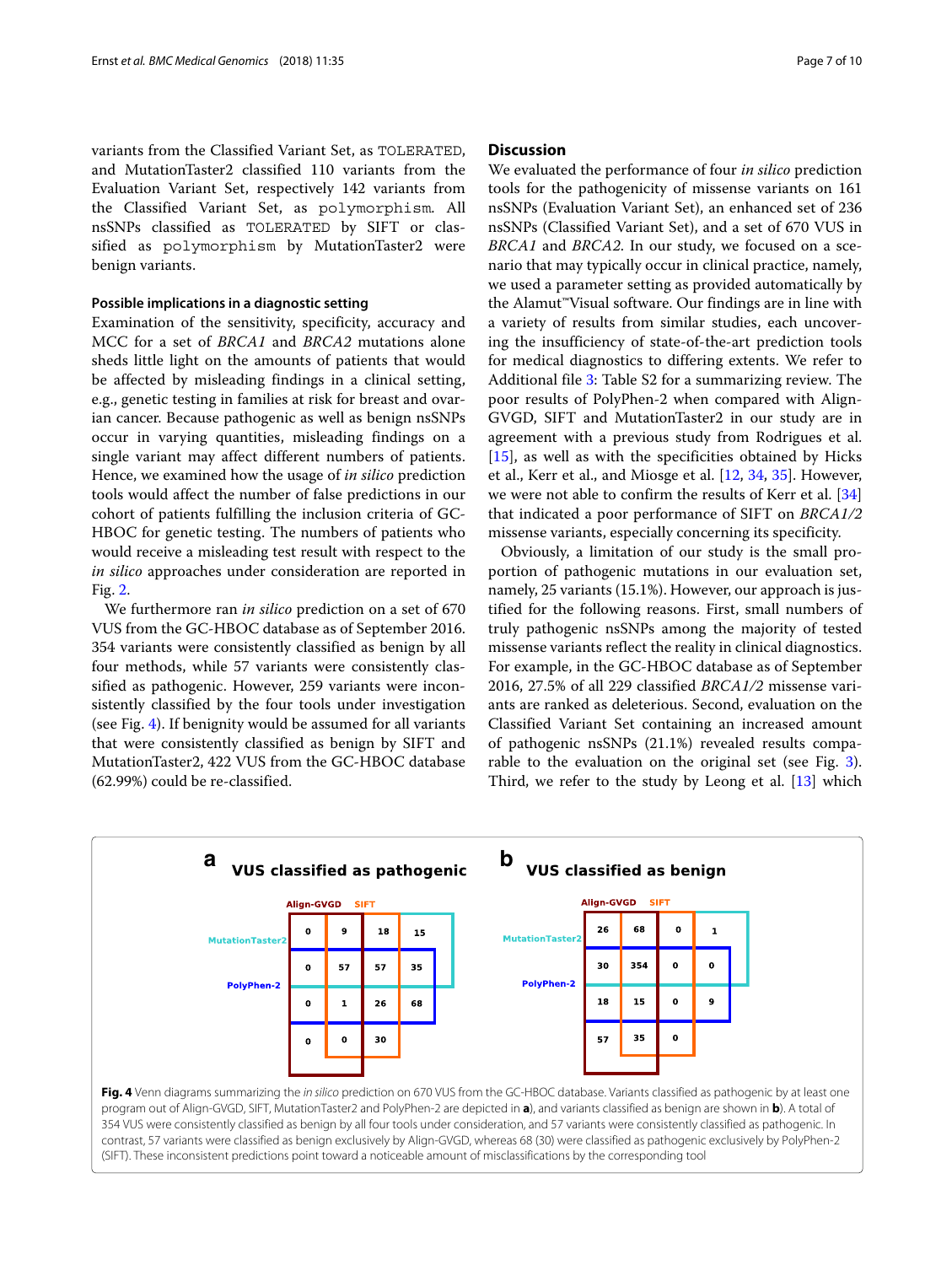utilized evaluation data with comparatively high amounts of truly pathogenic variants, namely, 92.7% (*KNCQ1*), 91.1% (*KCNH2*), and 87.6% (*SCN5A*). In concordance with our results, Leong and co-workers found sensitivities exceeding the corresponding specificities, with a few exceptions (2 out of 30 experiments with stand-alone tools PolyPhen-2, SNPs&GO, SIFT, PROVEAN and SNAP, data not shown).

For our patients even using the combination of prediction tools resulting in the smallest sum of affected individuals (four tools with  $m = 3$ ) would lead to false negative results for 8 patients with pathogenic missense mutations, while false positive results would affect 146 tested individuals with benign results. Our findings are consistent with a publication by Moghadasi and co-workers [\[4\]](#page-8-9) showing that *in silico* analysis alone is not sufficient to classify 60 VUS in human *BRCA1* and *BRCA2*. In addition, Miosge and co-workers [\[35\]](#page-9-3) noted that there is a general discordance between affected protein structures and their clinical relevance, as decreased protein functions might be negligible, or compensated for, or require cofactors to result in pathogenicity.

In summary, our findings contribute to the recognition that current state-of-the-art *in silico* prediction tools are inapplicable to determine pathogenicity, especially in a clinical setting. Indeed, the authors of SIFT and PolyPhen-2 explicitly warn against using their tools for this purpose [\[8,](#page-8-6) [36\]](#page-9-4). Combination of several *in silico* approaches did not overcome this drawback. Therefore, determination of pathogenicity should always include additional information like segregation analysis, co-occurrence and functional analyses. However, we addressed for the first time whether *in silico* prediction might be suitable to predict the benignity of missense variants in *BRCA1/2* without the need for further analysis. Our results give reason to assume that *in silico* prediction with SIFT and MutationTaster2 might be an appropriate approach for exclusion of pathogenicity of variants located in highly variable regions, at least. This means, that nsSNPs classified as benign by SIFT or MutationTaster2 are actual benign variants in the overwhelming majority of cases, i.e., false negative predictions are rare. In agreement with our findings, Kerr et al. [\[34\]](#page-9-2) observed no false negative calls of SIFT in a set of 69 pathogenic *BRCA1/2* nsSNPs. However, confirmation of our hypothesis and its application in clinical diagnostics requires further investigation on larger data sets.

## **Conclusions**

We conclude that in a routine diagnostic setting the determination of pathogenicity should not be based solely on *in silico* prediction tools as this might result in a large proportion of false positive results and may lead to wrong clinical decisions.

#### **Abbreviations**

ACC: Accuracy; ENIGMA: Evidence-based Network for the Interpretation of germline mutant alleles; ExAC: Exome aggregation consortium; FN: False negatives; FP: False positives; GC-HBOC: German consortium for hereditary breast and ovarian cancer; GD: Grantham difference; GV: Grantham variation; HBOC: Hereditary breast and ovarian cancer; InDel: Insertion or deletion; MCC: Matthews correlation coefficient; MSA: Multiple sequence alignments; NGS: Next-generation sequencing; Prior P: Prior probability in the multifactorial probability model for variant classification in BRCA1/2; Product of LRs: Product of likelihood ratios; nsSNP: Non-synonymous single nucleotide polymorphism; SENS: Sensitivity; SNP: Single nucleotide polymorphism; SPEC: Specificity; TCGA: The cancer genome atlas; VUS: Variant of uncertain significance

## **Additional files**

<span id="page-7-0"></span>**[Additional file 1:](https://doi.org/10.1186/s12920-018-0353-y) [Table S1.](https://doi.org/10.1186/s12920-018-0353-yxlsx)** List of all variants ( $n = 236$ ) from the Classified Variant Set, including reference, functional impact and number of families affected within the cohort of patients from the German Consortium of Hereditary Breast and Ovarian Cancer (as of September 2016). (XLSX 28 kb)

<span id="page-7-1"></span>**[Additional file 2:](https://doi.org/10.1186/s12920-018-0353-y)** Supplemental Methods. Explanation of our theoretical model for computation of the expected performance of combined approaches assuming the predictions made by individual tools would be absolutely independent. (PDF 97 kb)

<span id="page-7-2"></span>**[Additional file 3:](https://doi.org/10.1186/s12920-018-0353-y) [Table S2.](https://doi.org/10.1186/s12920-018-0353-ypdf)** The table lists previous studies investigating the performance of Align-GVGD, SIFT, MutationTaster or PolyPhen-2, the characteristics of the data sets utilized, and the observed values. (PDF 79 kb)

#### **Acknowledgements**

The authors thank the German Cancer Aid (grant number 110837) for funding and Sandra Schmidt (Center for Familial Breast and Ovarian Cancer, Cologne) for excellent technical assistance.

#### **Funding**

This work was funded by the German Cancer Aid (grant number 110837).

#### **Availability of data and materials**

Variants used for the analysis and the results obtained by individual prediction tools are listed in Additional file [1:](#page-7-0) Table S1.

#### **Authors' contributions**

RS and EH designed the study. ChE and JH collected and prepared the data. CoE and MN developed the statistical methodology. CoE and JW did analyses. CoE, JH, EH and RS drafted the manuscript. MN, ChE and JW were major contributors in revising the manuscript critically for important intellectual content. All authors gave approval to the final version of the manuscript and agreed to be accountable to all aspects of the work.

#### **Ethics approval and consent to participate**

The GC-HBOC registry has been approved by the responsible Ethics Committee of the University of Cologne (07-185, October 18th, 2007). Written informed consent to be enrolled in the GC-HBOC registry, was obtained from all individuals whose data was used for the present study.

## **Consent for publication**

Not applicable.

#### **Competing interests**

The authors declare that they have no competing interests.

## **Publisher's Note**

Springer Nature remains neutral with regard to jurisdictional claims in published maps and institutional affiliations.

#### **Author details**

<sup>1</sup> Center for Familial Breast and Ovarian Cancer, Center for Integated Oncology (CIO), Medical Faculty, University Hospital Cologne, Kerpener Straße 34, 50931 Cologne, Germany. 2Institute of Medical Informatics, Statistics and Epidemiology (IMISE), Leipzig, Germany. 3Cologne Center for Genomics, University of Cologne, Cologne, Germany.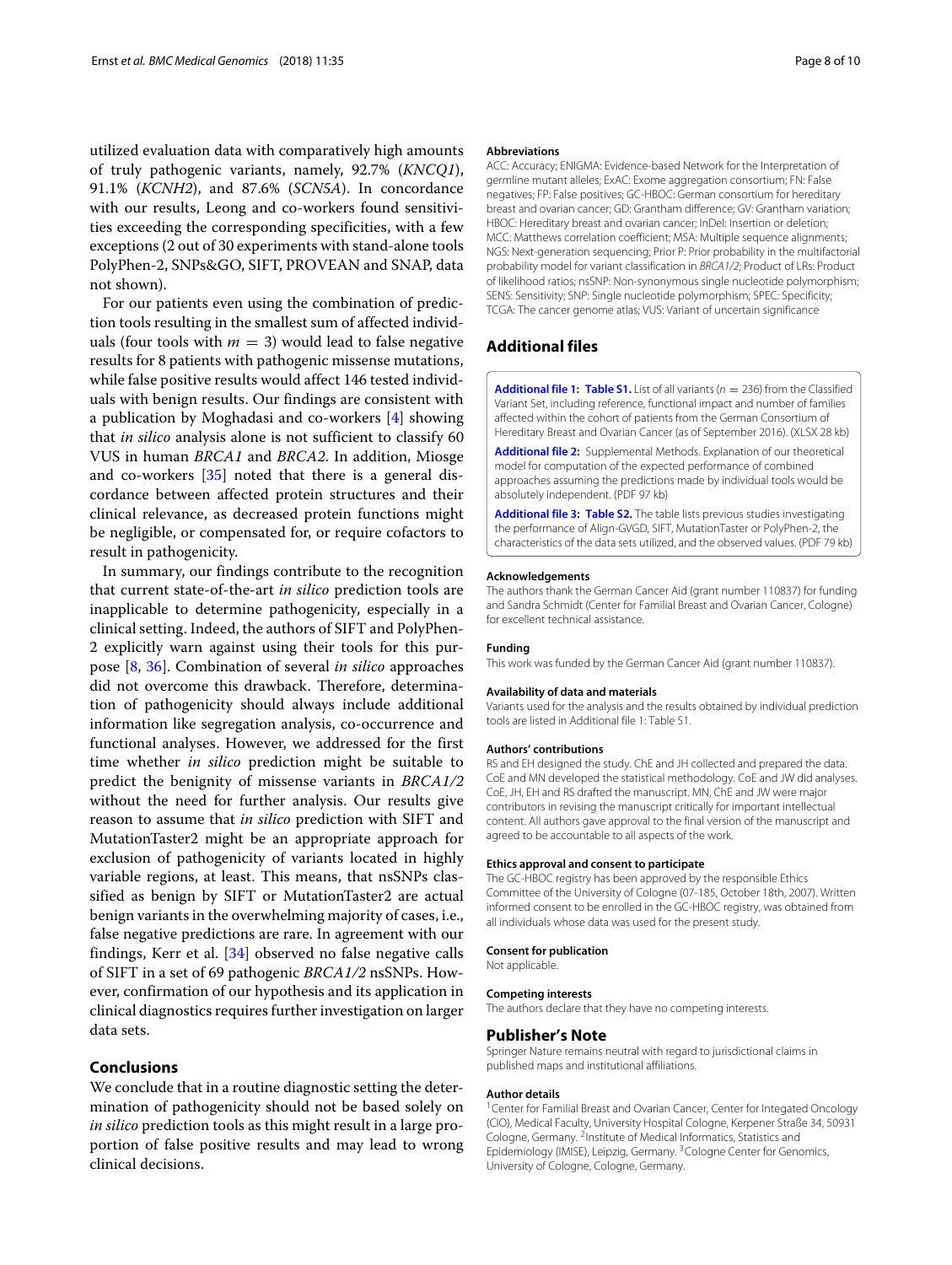## Received: 29 June 2017 Accepted: 19 March 2018 Published online: 27 March 2018

#### **References**

- <span id="page-8-0"></span>1. Byrski T, Dent R, Blecharz P, Foszczynska-Kloda M, Gronwald J, Huzarski T, Cybulski C, Marczyk E, Chrzan R, Eisen A, Lubinski J, Narod SA. Results of a phase II open-label, non-randomized trial of cisplatin chemotherapy in patients with BRCA1-positive metastatic breast cancer. Breast Cancer Res. 2012;14:110.
- <span id="page-8-1"></span>2. Tutt A, Robson M, Garber JE, Domchek SM, Audeh MW, Weitzel JN, Friedlander M, Arun B, Loman N, Schmutzler RK, Wardley A, Mitchell G, Earl H, Wickens M, Carmichael J. Oral poly(ADP-ribose) polymerase inhibitor olaparib in patients with BRCA1 or BRCA2 mutations and advanced breast cancer: a proof-of-concept trial. Lancet. 2010;376(9737): 235–44.
- <span id="page-8-2"></span>3. Eccles DM, Mitchell G, Monteiro ANA, Schmutzler R, Couch FJ, Spurdle AB, Gómez-García EB, Driessen R, Lindor NM, Blok MJ, Moller P, de la Hoya M, Pal T, Domchek S, Nathanson K, Van Asperen C, Diez O, Rheim K, Stoppa-Lyonnet D, Parsons M, Goldgar D. BRCA1 and BRCA2 genetic testing–pitfalls and recommendations for managing variants of uncertain clinical significance. Ann Oncol. 2015;26(10):2057–065.
- <span id="page-8-9"></span>4. Moghadasi S, Hofland N, Wouts JN, Hogervorst FBL, Wijnen JT, Vreeswijk MPG, van Asperen CJ. Variants of uncertain significance in BRCA1 and BRCA2 assessment of in silico analysis and a proposal for communication in genetic counselling. J Med Genet. 2013;50(2):74–9.
- <span id="page-8-3"></span>5. Santacroce R, Leccese A, Trunzo R, Lassandro G, Giordano P, Ettorre C, Antoncecchi S, Cantori I, Dragani A, Belvini D, Salviato R, Margaglione M. Identification of ten novel mutations in factor VIII gene: A study of a cohort of 52 haemophilia A patients. Thromb Res. 2015;135(5):1031–4.
- <span id="page-8-4"></span>6. Mathe E, Olivier M, Kato S, Ishioka C, Hainaut P, Tavtigian SV. Computational approaches for predicting the biological effect of p53 missense mutations: a comparison of three sequence analysis based methods. Nucleic Acids Res. 2006;34(5):1317–25.
- <span id="page-8-5"></span>7. Tavtigian SV, Samollow PB, Silva Dd, Thomas A. An Analysis of Unclassified Missense Substitutions in Human BRCA1. Familial Cancer. 2006;5(1):77–88.
- <span id="page-8-6"></span>8. Kumar P, Henikoff S, Ng PC. Predicting the effects of coding non-synonymous variants on protein function using the SIFT algorithm. Nat Protoc. 2009;4(7):1073–81.
- <span id="page-8-7"></span>Schwarz JM, Cooper DN, Schuelke M, Seelow D. MutationTaster2: mutation prediction for the deep-sequencing age. Nat Meth. 2014;11(4):  $361 - 2$
- <span id="page-8-8"></span>10. Adzhubei IA, Schmidt S, Peshkin L, Ramensky VE, Gerasimova A, Bork P, Kondrashov AS, Sunyaev SR. A method and server for predicting damaging missense mutations. Nat Meth. 2010;7(4):248–9.
- <span id="page-8-10"></span>11. Grimm DG, Azencott CA, Aicheler F, Gieraths U, MacArthur DG, Samocha KE, Cooper DN, Stenson PD, Daly MJ, Smoller JW, Duncan LE, Borgwardt KM. The Evaluation of Tools Used to Predict the Impact of Missense Variants Is Hindered by Two Types of Circularity. Hum Mutat. 2015;36(5):513–23.
- <span id="page-8-27"></span>12. Hicks S, Wheeler DA, Plon SE, Kimmel M. Prediction of missense mutation functionality depends on both the algorithm and sequence alignment employed. Hum Mutat. 2011;32(6):661–8.
- <span id="page-8-12"></span>13. Leong IU, Stuckey A, Lai D, Skinner JR, Love DR. Assessment of the predictive accuracy of five in silico prediction tools, alone or in combination, and two metaservers to classify long QT syndrome gene mutations. BMC Med Genet. 2015;16:34.
- 14. Luxembourg B, D'Souza M, Koerber S, Seifried E. Prediction of the pathogenicity of antithrombin sequence variations by in silico methods. Thromb Res. 2015;135(2):404–9.
- <span id="page-8-13"></span>15. Rodrigues C, Santos-Silva A, Costa E, Bronze-da-Rocha E. Performance of In Silico Tools for the Evaluation of UGT1A1 Missense Variants. Hum Mutat. 2015;36(12):1215–25.
- <span id="page-8-11"></span>16. Tang H, Thomas PD. Tools for Predicting the Functional Impact of Nonsynonymous Genetic Variation. Genetics. 2016;203(2):635–47.
- <span id="page-8-14"></span>17. Richards S, Aziz N, Bale S, Bick D, Das S, Gastier-Foster J, Grody WW, Hegde M, Lyon E, Spector E, Voelkerding K, Rehm HL. ACMG Laboratory Quality Assurance Committee: Standards and guidelines for the interpretation of sequence variants: a joint consensus recommendation of the American College of Medical Genetics and Genomics and the Association for Molecular Pathology. Genet Med. 2015;17(5).
- 18. Spurdle AB. Clinical relevance of rare germline sequence variants in cancer genes: evolution and application of classification models. Curr Opin Genet Dev. 2010;20(3):315–23.
- <span id="page-8-15"></span>19. Wallis Y, Payne S, McAnulty C, Bodmer D, Sistermans E, Robertson K, Moore D, Abbs S, Deans Z, Devereau A. Practice guidelines for the evaluation of pathogenicity and the reporting of sequence variants in clinical molecular genetics. Assoc Clin Genet Sci. 2013. [http://www.acgs.](http://www.acgs.uk.com/media/774853/evaluation_and_reporting_of_sequence_variants_bpgs_june_2013_-_finalpdf.pdf) [uk.com/media/774853/evaluation\\_and\\_reporting\\_of\\_sequence\\_](http://www.acgs.uk.com/media/774853/evaluation_and_reporting_of_sequence_variants_bpgs_june_2013_-_finalpdf.pdf) [variants\\_bpgs\\_june\\_2013\\_-\\_finalpdf.pdf.](http://www.acgs.uk.com/media/774853/evaluation_and_reporting_of_sequence_variants_bpgs_june_2013_-_finalpdf.pdf)
- <span id="page-8-16"></span>20. Goldgar DE, Easton DF, Deffenbaugh AM, Monteiro ANA, Tavtigian SV, Couch FJ. Integrated Evaluation of DNA Sequence Variants of Unknown Clinical Significance: Application to BRCA1 and BRCA2. Am J Hum Genet. 2004;75(4):535–44.
- <span id="page-8-17"></span>21. Lindor NM, Guidugli L, Wang X, Vallée MP, Monteiro ANA, Tavtigian S, Goldgar DE, Couch FJ. A review of a multifactorial probability based model for classification of BRCA1 and BRCA2 variants of uncertain significance (VUS). Hum Mutat. 2012;33(5):900–3.
- <span id="page-8-18"></span>22. Plon SE, Eccles DM, Easton D, Foulkes WD, Genuardi M, Greenblatt MS, Hogervorst FBL, Hoogerbrugge N, Spurdle AB, Tavtigian SV. Sequence variant classification and reporting: recommendations for improving the interpretation of cancer susceptibility genetic test results. Hum Mutat. 2008;29(11):1282–91.
- <span id="page-8-19"></span>23. Evidence-based Network for the Interpretation of Germline Mutant Alleles (ENIGMA). [http://www.enigmaconsortium.org.](http://www.enigmaconsortium.org) Accessed Sept 2016.
- <span id="page-8-20"></span>24. ENIGMA BRCA1/2 Gene Variant Classification Criteria. [https://](https://enigmaconsortium.org/wp-content/uploads/2016/06/ENIGMA_Rules_2015-03-26.pdf) [enigmaconsortium.org/wp-content/uploads/2016/06/](https://enigmaconsortium.org/wp-content/uploads/2016/06/ENIGMA_Rules_2015-03-26.pdf) [ENIGMA\\_Rules\\_2015-03-26.pdf.](https://enigmaconsortium.org/wp-content/uploads/2016/06/ENIGMA_Rules_2015-03-26.pdf) Accessed Sept 2016.
- <span id="page-8-21"></span>25. Tavtigian SV, Byrnes GB, Goldgar DE, Thomas A. Classification of Rare Missense Substitutions, Using Risk Surfaces, With Genetic- and Molecular-Epidemiology Applications. Hum Mutat. 2008;29(11): 1342–54.
- <span id="page-8-22"></span>26. Thomassen M, Blanco A, Montagna M, Hansen TVO, Pedersen IS, Gutiérrez-Enríquez S, Menéndez M, Fachal L, Santamariña M, Steffensen AY, Jønson L, Agata S, Whiley P, Tognazzo S, Tornero E, Jensen UB, Balmaña J, Kruse TA, Goldgar DE, Lázaro C, Diez O, Spurdle AB, Vega A. Characterization of BRCA1 and BRCA2 splicing variants: A collaborative report by ENIGMA consortium members. Breast Cancer Res Treat. 2012;132(3):1009–23.
- 27. Whiley PJ, Parsons MT, Leary J, Tucker K, Warwick L, Dopita B, Thorne H, Lakhani SR, Goldgar DE, Brown MA, Spurdle AB. Multifactorial Likelihood Assessment of BRCA1 and BRCA2 Missense Variants Confirms That BRCA1:c.122A>G(p.His41Arg) Is a Pathogenic Mutation. PLoS ONE. 2014;9(1):86836.
- <span id="page-8-23"></span>28. Guidugli L, Pankratz VS, Singh N, Thompson J, Erding CA, Engel C, Schmutzler R, Domchek S, Nathanson K, Radice P, Singer C, Tonin PN, Lindor NM, Goldgar DE, Couch FJ. A Classification Model for BRCA2 DNA Binding Domain Missense Variants Based on Homology-Directed Repair Activity. Cancer Res. 2013;73(1):265–75.
- <span id="page-8-24"></span>29. Lek M, Karczewski KJ, Minikel EV, Samocha KE, Banks E, Fennell T, O'Donnell-Luria AH, Ware JS, Hill AJ, Cummings BB, Tukiainen T, Birnbaum DP, Kosmicki JA, Duncan LE, Estrada K, Zhao F, Zou J, Pierce-Hoffman E, Berghout J, Cooper DN, Deflaux N, DePristo M, Do R, Flannick J, Fromer M, Gauthier L, Goldstein J, Gupta N, Howrigan D, Kiezun A, Kurki MI, Moonshine AL, Natarajan P, Orozco L, Peloso GM, Poplin R, Rivas MA, Ruano-Rubio V, Rose SA, Ruderfer DM, Shakir K, Stenson PD, Stevens C, Thomas BP, Tiao G, Tusie-Luna MT, Weisburd B, Won HH, Yu D, Altshuler DM, Ardissino D, Boehnke M, Danesh J, Donnelly S, Elosua R, Florez JC, Gabriel SB, Getz G, Glatt SJ, Hultman CM, Kathiresan S, Laakso M, McCarroll S, McCarthy MI, McGovern D, McPherson R, Neale BM, Palotie A, Purcell SM, Saleheen D, Scharf JM, Sklar P, Sullivan PF, Tuomilehto J, Tsuang MT, Watkins HC, Wilson JG, Daly MJ, MacArthur DG. Exome Aggregation Consortium: Analysis of protein-coding genetic variation in 60,706 humans. Nature. 2016;536(7616):285–91.
- <span id="page-8-25"></span>30. Kaufman B, Laitman Y, Gronwald J, Lubinski J, Friedman E. Haplotype of the C61G BRCA1 mutation in Polish and Jewish individuals. Genet Test Mol Biomark. 2009;13(4):465–9.
- <span id="page-8-26"></span>31. Mueller SC, Backes C, Haas J, Katus HA, Meder B, Meese E, Keller A. Pathogenicity prediction of non-synonymous single nucleotide variants in dilated cardiomyopathy. Brief Bioinform. 2015;16(5):769–79.